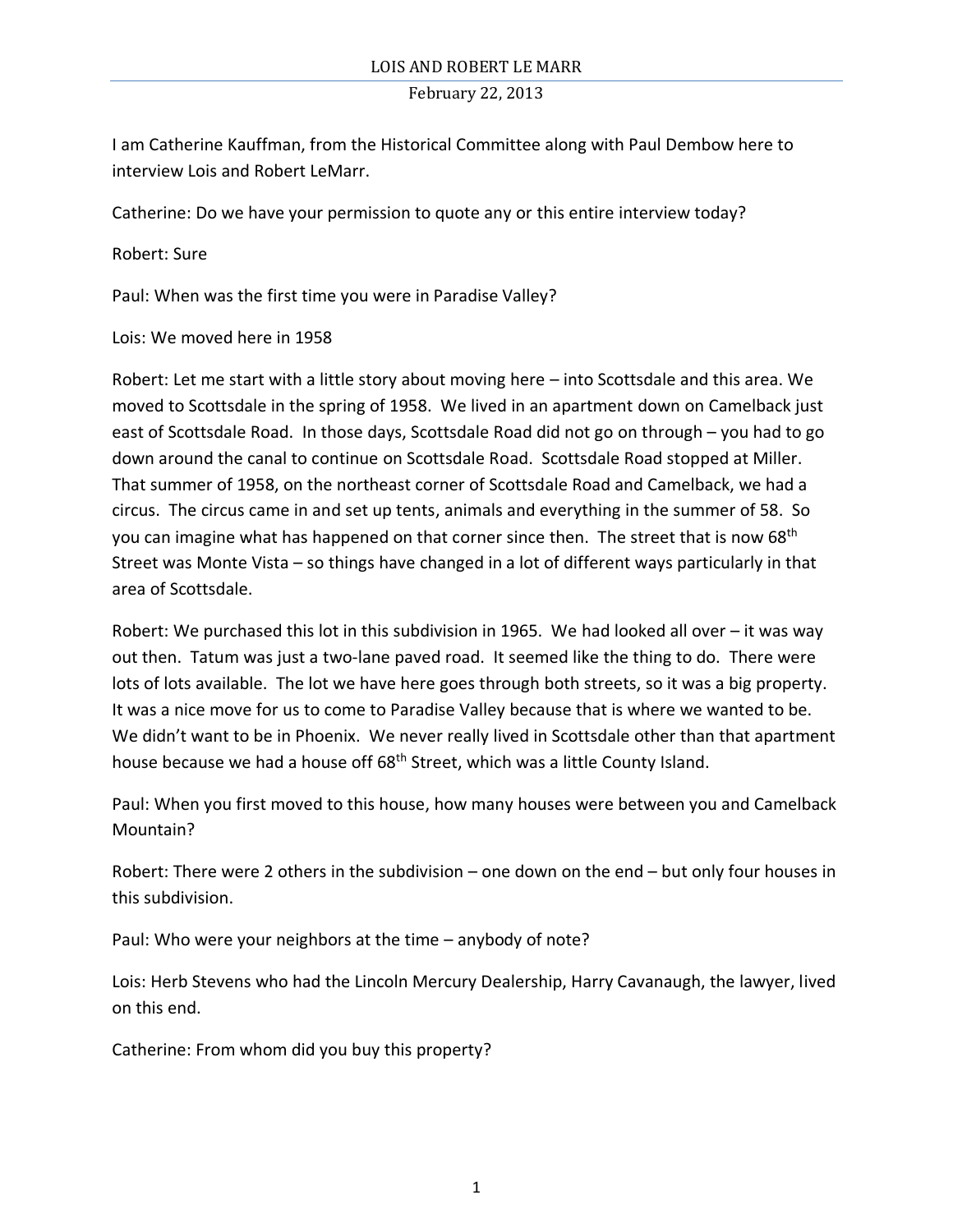Robert: Gene Mitchum developed that, and Kemper Marley Jr. actually was the one who developed the whole subdivision. Gene Mitchum was a friend of his and he was a builder and he built the houses that were in here. We built this house ourselves. We started it on May 19 and the fellow who was doing the earthwork went bankrupt – the builder McMillan Construction - we ended up by taking it over building the house and we moved in on October 7 – just those few months. Scott worked hard. I was doing a lot of work – but Scott did a lot in building this house – particularly running the electrical wires and so forth.

Catherine: Is your subdivision just Crystal and Sparking Lane?

Lois: No, it's Moonlight also – Moonlight, Crystal and Sparkling.

Paul: What is the subdivision called?

Lois: Paradise Valley Country Estates

Robert: At the time, Tatum and Lincoln and some other streets in Scottsdale were not part of the Town – they remained in the County and for that the County did not have a lot of development so the agreement was that the Town would leave Tatum and Lincoln in the County. The County then came with funds and developed both of those streets as it did Indian School and Scottsdale which was a great benefit, but they had all the income, the Town didn't have any and that's how it got started.

Catherine: When did this neighborhood get incorporated into the Town?

Robert: I'm not sure exactly what the agreement or vehicle was but I think it was well understood – leave those out so we can build them, and you don't have to build them. So, when we purchased this house, it was already in the Town – clear beyond the Tatum curve.

Robert: When we moved into this subdivision there was a streetlight down at Tatum. The developer, which was Eric Cavanaugh's son in law, his name is Mitchum, developed the property. He had the streetlight put in and we as neighbors paid Salt River Project every month to have that streetlight. That was the only streetlight any place up around this way. We have the streetlight there today.

Robert: We've been in this house now 45 years. We moved in October of 67.

Catherine: Has this house always been this size or did you start out with a smaller house?

Robert: It's had about 8 or 9 face-lifts. We built it ourselves.

Lois: Periodically - it gets a redo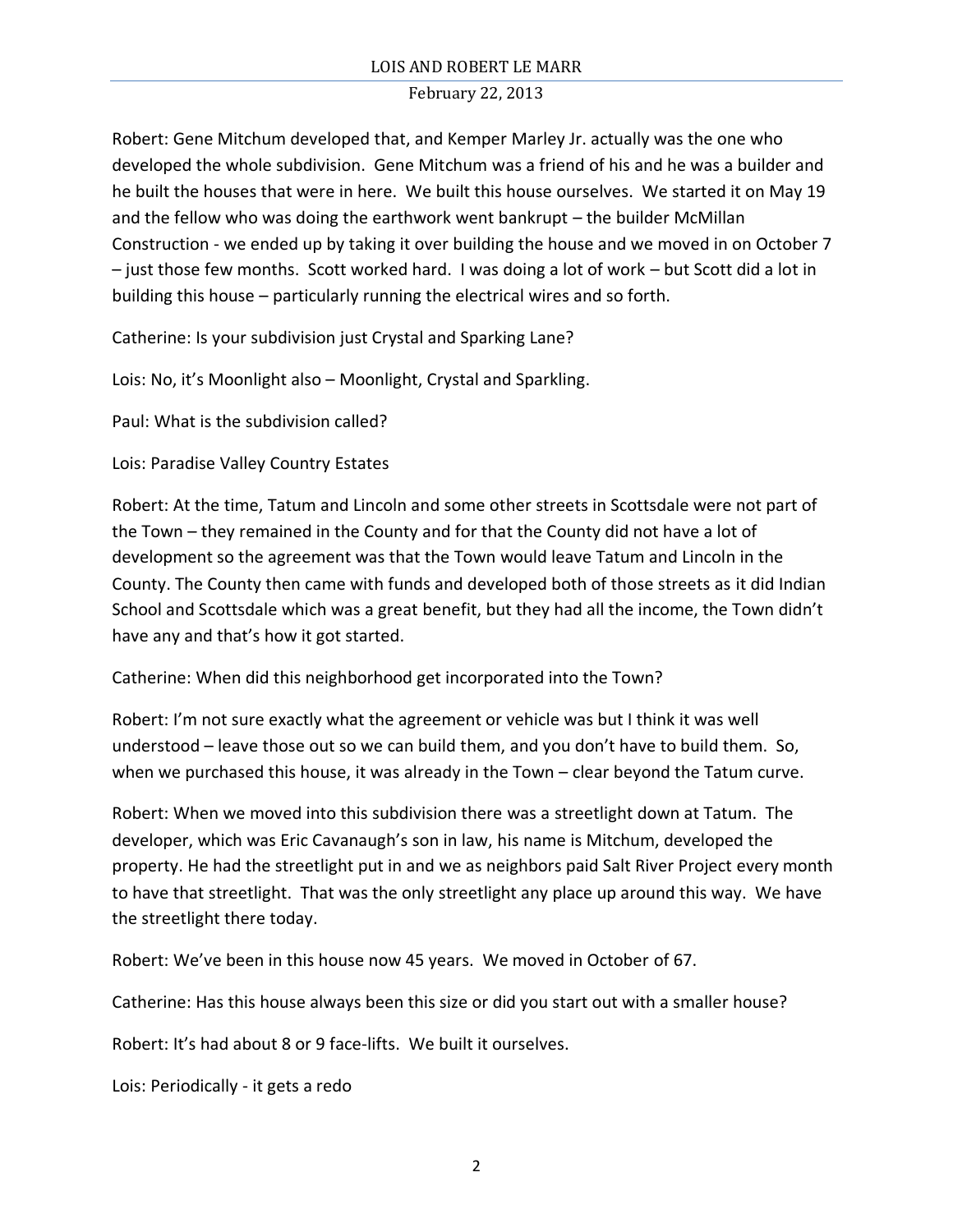Paul: What is your first memory of Town government or your interfaces with Town government – getting the permits while the house was being built?

Lois: We used to have a family on the northwest corner that was just unbelievable. They had "gazillion" children, they had a motorhome and it was terrible. Neighbors kept turning them in for the motorhome etc., which they weren't supposed to have. You can have one out for a few days at a time but that's all. The Town would go check in with them and they wouldn't let them in. It smelled so foul that you couldn't bear it. But the Town only had so much it could do but they did keep track. That was our first experience with Town government.

Robert: I think Jack Huntress was the Mayor about that time. I ran for the Town Council in maybe 1969 or 70. I got 535 votes and I spent \$80 along with my friend sending out postcards to everyone that we knew. I was next to the last one getting votes. So that was my experience with Town politics.

Robert: The Town Hall was a little old house. Maryann Brines ran everything. She was the Town Clerk and did absolutely everything. I think there was one room in the house that was a jail. Rural Metro did all the firefighting. Mountain Shadows was there. It was completed in the late 50s – early 60s. Mountain Shadows had a summer club and you could go for \$50 for the summer with your whole family to swim and use all of the facilities. That's how they attracted people from Scottsdale. A lot of hotels did that though there weren't as many big hotels then as there are now. When we first moved here, the entrance to Paradise Valley Country Club was a little bit further south – right at the top of that little knoll and then it was moved after there were several accidents coming out at the top of that knoll – no traffic light - just a stop sign.

Catherine: What did you do for a living?

Robert: I was involved in real estate development. I came here and I was involved with an engineering company, an aerial mapping company. I did a lot of work in Latin America. I was with Del Webb Corporation. After that I was doing some developing and of course that was the "kiss of death" to run for the Town Council when you built a couple of apartment projects in Phoenix and they figured "uh oh this is getting the nose under the tent business."

Catherine: Were you part of Del Webb when they were building Mountain Shadows?

Robert: Yes

Catherine: Is that what brought you here originally?

Robert: No – I went with Webb after I sold my interested in the aerial mapping company. But it is an interesting story about Mountain Shadows. Webb had the property, had the hotel, and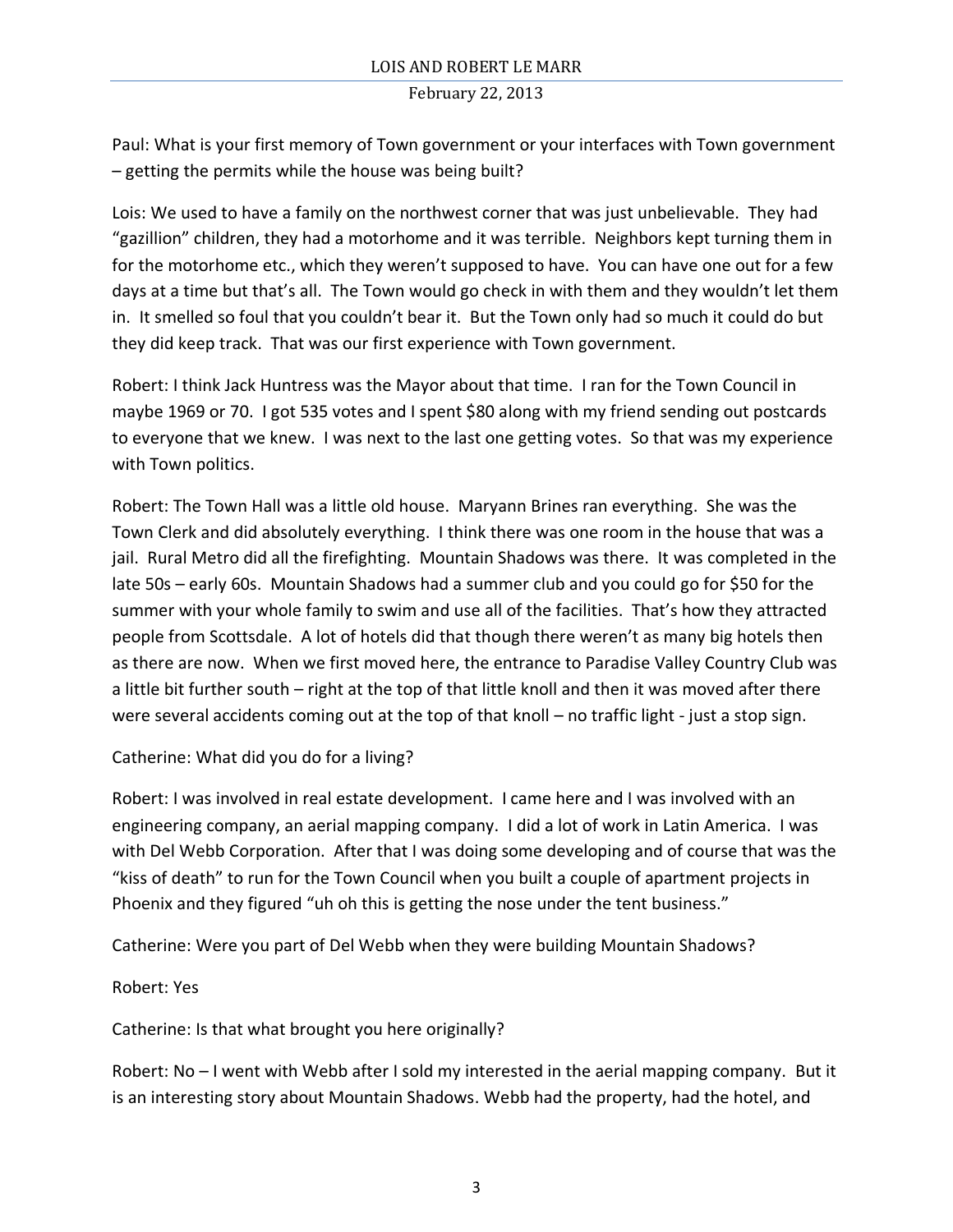part of their hotel operations. Jim Paul had developed the property around there. The houses at that time - in Mountain Shadows West sold for about \$25,000. And when Mountain Shadows East was completed – those houses sold for about \$10,000 or \$12,000. They had that little pitch and putt golf course that surrounded the perimeter of Mountain Shadows East, which they don't have any more. An Ironic story about Mountain Shadows was that one of the things I was doing when I was with Webb was the company was divesting themselves of properties that their pension trust had. They had some of the Kings Inn Motel places out in Sun City, they had a corner in Luv Field in Dallas and another one at the airport in St. Louis. They were liquidating a lot of properties – I don't know exactly how the Mountain Shadows Hotel property fit into that, but I was involved with trying to market that. I had met with a man by the name of Miller Adams. Miller Adams was a retired fellow who had been involved with developing the Fred Harvey system. He was here and was working as a consultant to a development company that was owned by American Airlines. So, it was suggested that I approach Miller Adams about having American Airlines purchase Mountain Shadows. CR Smith was head of American at the time and they had a lot of interest in Tucson. They had no direct flights into Phoenix. I said that it would be ideal for them to make a destination resort here. The price was 3.5 million dollars then in 1963. They decided not to do that and of course the hotel went on after that for quite some time. Del Webb then refinanced it with a Texas insurance company. I don't remember exactly when the property was sold but that was the history of that particular property there – at that particular time when it was a star in the Webb Hotel's portfolio.

Paul: Tell me about properties of note that don't exist anymore like when you were first out here – someplace where you would go for a meal or to have a cocktail or where Scott used to live in an apartment in Paradise Valley or close to it back in the day.

Robert: Judson School had a polo field. Judson had a polo team until I think the late 40s or early 50s. Of course, Judson is gone, the polo field is gone – all of that is gone. St. Barnabas, which has a beautiful campus there, in 1958, met in an old GI Quonset hut in downtown Scottsdale right off of Main Street and then of course they moved and developed the campus where they are now. The things have changed were all along Scottsdale Road - you had the Valley Club which now was part of the hotel. You had your Jokake Inn, and the Paradise Inn and of course the Palms. One man at one time owned all those and what was that man's name. Lois, do you remember his name?

Lois: I don't remember anything these days. I'm kind of superfluous to this conversation.

Robert: Well that's where we met for the Paradise Valley Methodist Church at the Paradise Inn on Camelback. That's where we had our Sunday services. And at the time on the southeast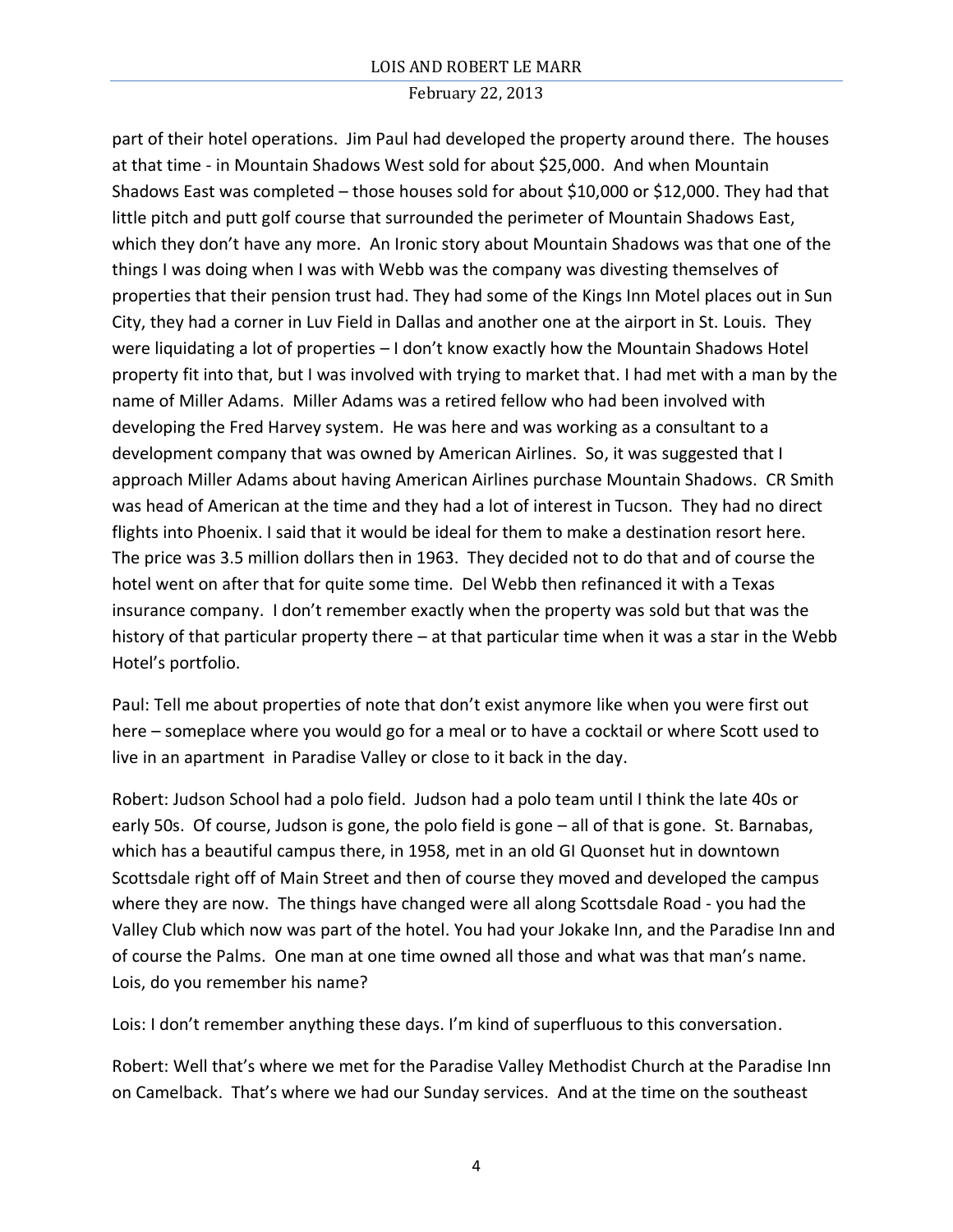corner of Lincoln and Tatum, Graham had a real estate office there. It was an old house – he was operating that, and the church owned five acres just to the south of that on the east side of Tatum. There was conversation about building there but it was only five acres and so we had searched around and even thought about doing something up in Echo Canyon when it was starting to be developed. This was before Lincoln Drive went through. It stopped just on the other side of where the Methodist Church is now - so there wasn't much out there then – no houses or anything. We ended up by making a trade of those five acres on Tatum for twelve acres where the church is now on Lincoln Drive.

Lois: I used to have a boutique with some friends on Lincoln that's no longer there. It's where the Paradise Valley Design Center is.

Catherine: So, you're the non-conforming existing property - so now we know!!!

Robert: The non-conforming one was a four-plex or six-plex that just to the east of that and that's where Scott lived at one time.

Paul: There was an apartment complex?

Robert: Not a complex it was just a four-plex.

Lois: Four units

Catherine: I would be curious to hear about your boutique - how did it start?

Lois: it was a question of just getting bored and deciding we wanted to do something exciting and it was.

Paul: What did you sell?

Lois: Clothes

Catherine: Was there a building there already?

Lois: Yes

Catherine: Was it a house originally?

Lois: No, it had been a legacy situation – it had been a dress shop.

Catherine: Whom did you buy the dress shop from – do you remember?

Lois: We leased it from John Morse.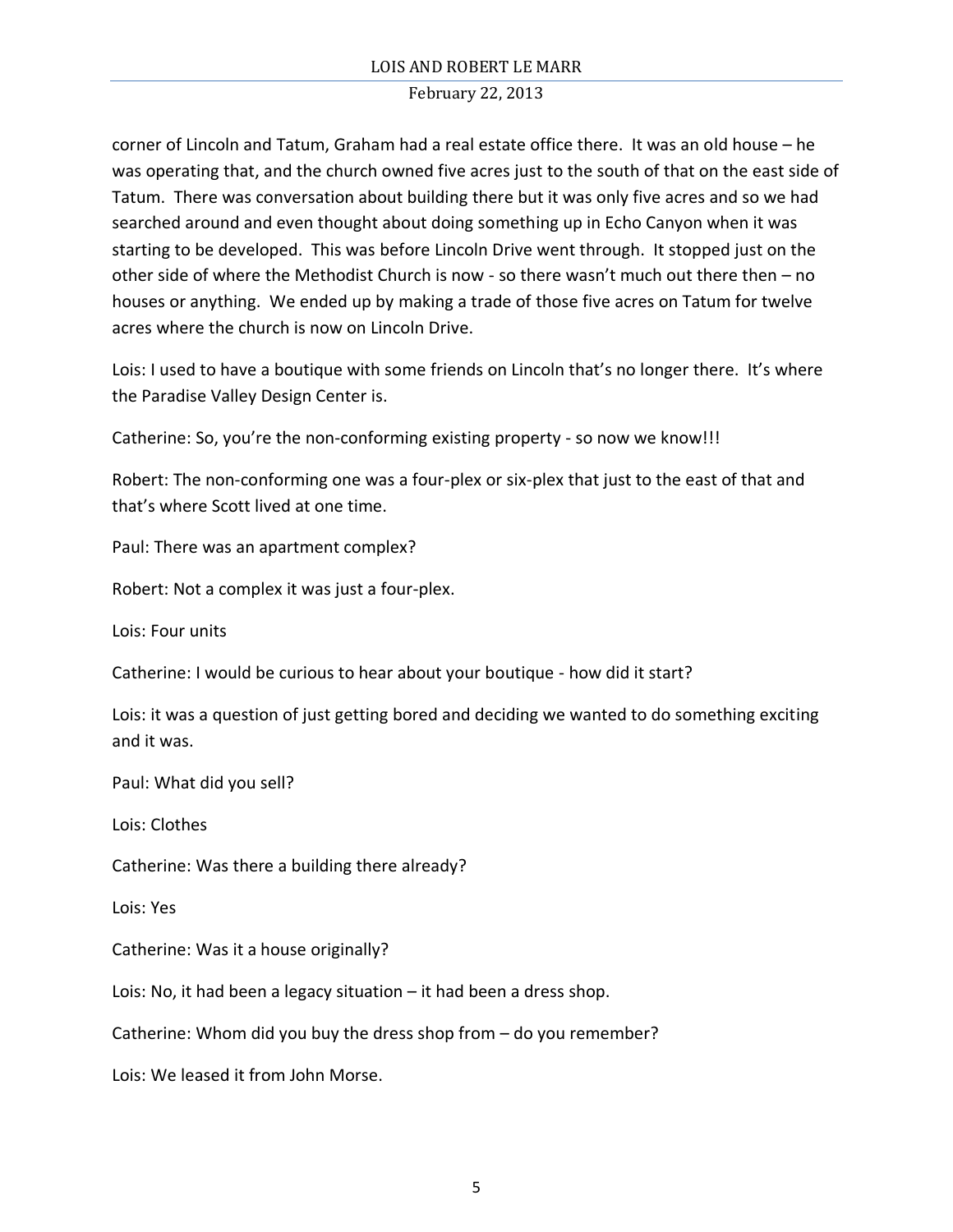Paul: He was in Morse Realty at some point – right?

Lois: He had a lot of real estate and he had home furnishings and that sort of thing next door.

Paul: Tell me about something scandalous that happened back in the day.

Robert: Well an interesting thing was at the time Paradise Valley Country Club was developed, the lots around there sold for about \$7,500 – now this was early on in the 50s. Camelback Inn was instrumental in a lot of the development of the country club because they contributed a certain amount of land – Jack Stewart had that – it was great because guests would come to Camelback Inn and since he had contributed the land an arrangement was made and the Camelback Inn had 66 memberships in the country club. So, his guests would come, and they'd go over to the country club and play golf and support the dining room. It was a very instrumental financial gift that gave back to the club in those days. The country club had the option to buy those memberships at any time Camelback Inn or Jack Stewart sold a property. When Camelback Inn was sold, those 66 memberships, were offered to the club and there was some conversation in the club about that time, oh boy, I don't know if we can afford to buy those and then some we're saying we're going to have all kinds of people playing here at the club. There was an assessment and then ultimately the 66 memberships were bought for a price around a half million dollars. Which Stewart then used that and went out and built the Camelback Golf course that is there now – thinking that he was going to develop the property around that at the time – he made the mistake of building the golf course and then trying to develop the property. That's how Camelback Golf course got started – with the proceeds off the sale of the memberships.

Catherine: Is this the Indian Bend Wash golf course that was part of Folkman's?

Robert: That is a different golf course. The Indian Bend wash was under the control of the Corp of Engineers and in about 1959 or 60, Maricopa County Flood Control District got a grant and took over all of the Indian Bend wash and started to develop it and brought it clear down through – it was part of a navigable stream – that's how if fell under the Corp of Engineers. It was not part of the Camelback Golf course. The Padre Course is the original golf course. Indian Bend golf course was the second one. This was about the time McCormick Ranch golf course was being developed. There was control then of the Indian Bend wash and that little depression there at McCormick Ranch had thick tall green trees and people didn't understand that was the low point on the Indian Bend wash.

Paul: Looking out straight ahead – a little bit down the hill – there's a Frank Lloyd Wright kind of house – now it's the U-haul house. Whose house was it back in the day?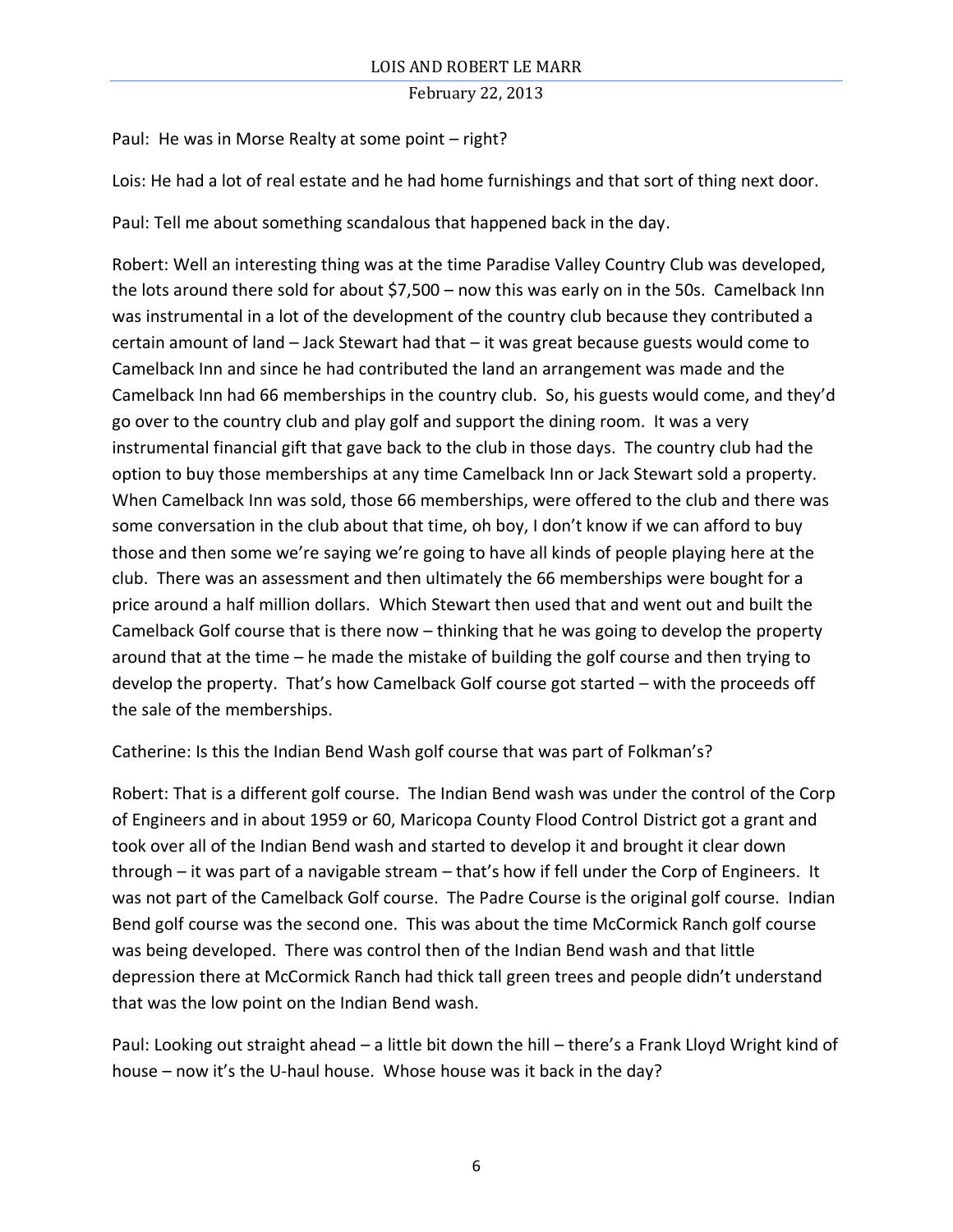Robert: I think it was always the U-haul house. I think it was Schoen. Now it is just used as a company house – they don't live there but they did. Tour buses used to come and stop at the entrance at the top of the hill at Paradise Valley Country Club and then they would take off and go down to Country Club Drive or Paradise Drive and go around to Camelback Inn and that was their tour of Paradise Valley – here's Clearwater Hills, here's George Babbitt's house and around here is Camelback Inn.

Catherine: What was the attraction – were they selling property?

Robert: No – just a tour big bus – I haven't seen one in 20 some odd years.

Lois: The first night we moved in, my sister and her husband were visiting from Boulder, Colorado and we were in the sitting room in there and a gun shot came through the window. And we said, "Oh my God – is this is what it's going to be like living here every night."

Robert: We haven't had one ounce of trouble since then.

Paul: Have you ever seen a mountain lion?

Lois: No

Robert: Yes – we've seen big bobcats. There was a mountain lion just across the street just about a year and a half ago in that wash. Of course, we see coyotes all the time. We had a lot of trouble this last year from javelina coming in eating everything up.

Catherine: How many children do you have?

Lois: We have 3 children – Scott, Rob lives in Scottsdale and our daughter, Judy, lives in Marin County

Catherine: Is Rob involved in politics in Scottsdale?

Robert: He's on the Board of Adjustments and he's on the Fiesta Bowl committee. We raised our family here. We wouldn't want to be any other place. It's a great place to be.

# Lois: Except in August

Robert: I was just thinking of Finisterre – that was all vacant land there. Lyons developed it and they did a beautiful job. They sold all those lots rather quickly in there for about \$ 30,000 - \$35,000 and people thought, "They will never go." Another beautiful development is Colonia Mira Monte which was developed by Transamerica when they came in and bought Phoenix Title and they had the properties down where Town and Country Village is – they did that whole development in there. And there isn't anything more desirable – it keeps getting better